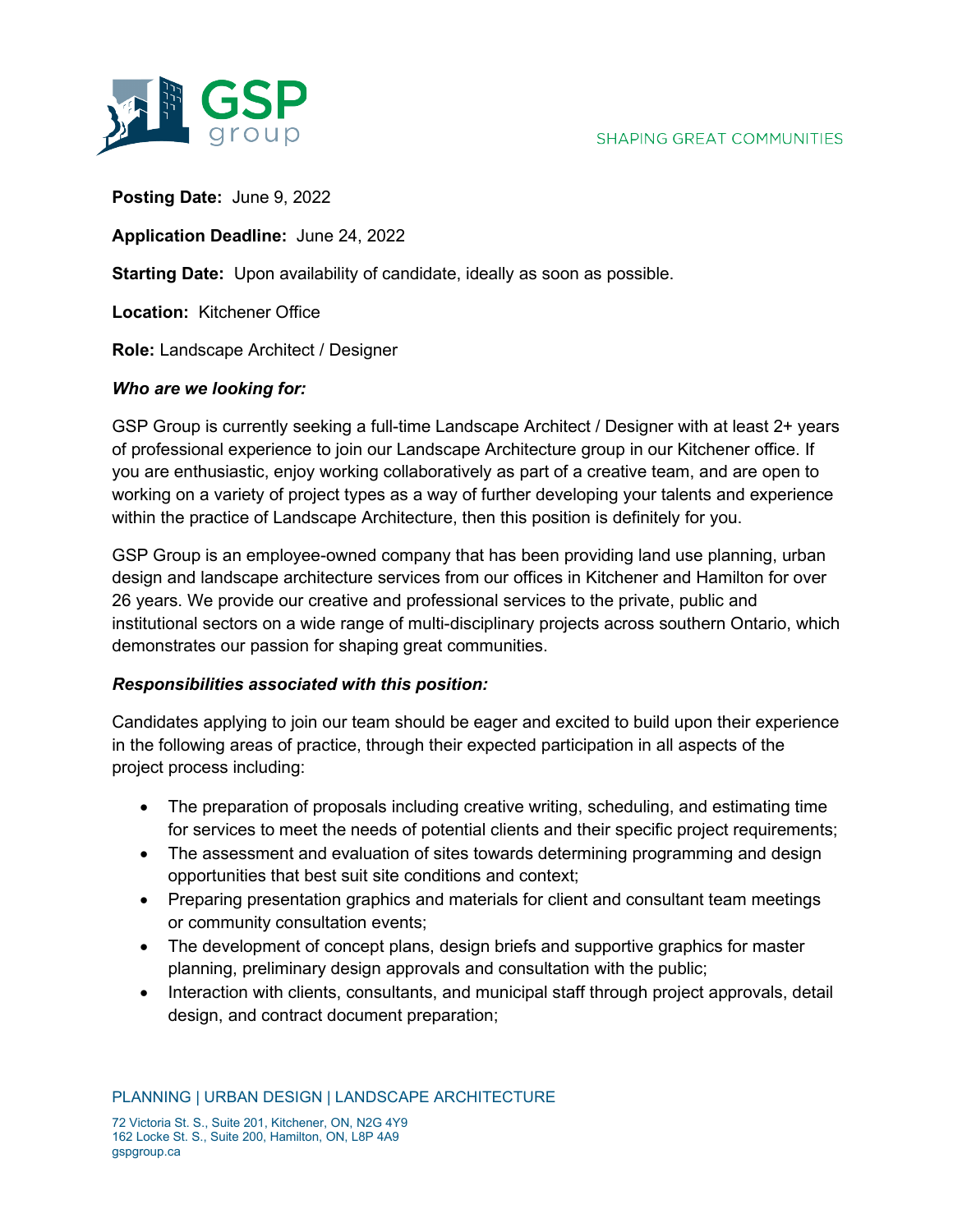• The administration of project tenders, and contract administration services including site review, desktop administration, and contractor liaison through project warranty and close-out.

## *Qualifications required for this position:*

Candidates applying for this position with GSP Group should have the following qualifications:

- Bachelor's or Master's degree in Landscape Architecture from an accredited college or university, and full or associate membership with the OALA;
- Experience in a wide range of landscape architecture projects, from conceptual design to detail design and contract administration;
- Excellent written, graphic and verbal communication skills with the ability to work both as part of a team or independently towards the preparation of project deliverables;
- Be capable of carrying multiple projects or tasks at one time, with strong organizational and time management skills, and a keen attention to detail;
- Proven capabilities in AutoCAD, Microsoft Office, Adobe Creative Suite, and SketchUp. Additional experience with MicroStation, LandFX, Revit or Rhino is considered an asset, but not required;
- ISA Arborist certification would be considered an asset, but is not required for qualification towards this opportunity;
- Valid G driver's license.

## *A little more about our company:*

GSP Group is a great place to work. We have a dynamic team of energetic and passionate professionals who are committed to working together to create great places, and doing so in a collegial, engaging, and fun environment. We believe that every project that we are a part of provides new opportunities and experiences to draw upon. We utilize this belief to promote the professional development and mentorship of staff to benefit both our overall team and our clients. We offer competitive salaries and benefits, and promote work-life balance with our Social, Health and Wellness, and Sustainability Committees (our Green Team), as well as summer hours from Victoria Day to Labour Day to help get a head-start on enjoying the warm weather and weekends.

Through our hybrid working model, we are excited to be back in our open-studio office, which is located within a historic post and beam building in Downtown Kitchener's Innovation District and within walking distance of parks, trails, shops and dining. As a growing and vibrant community in